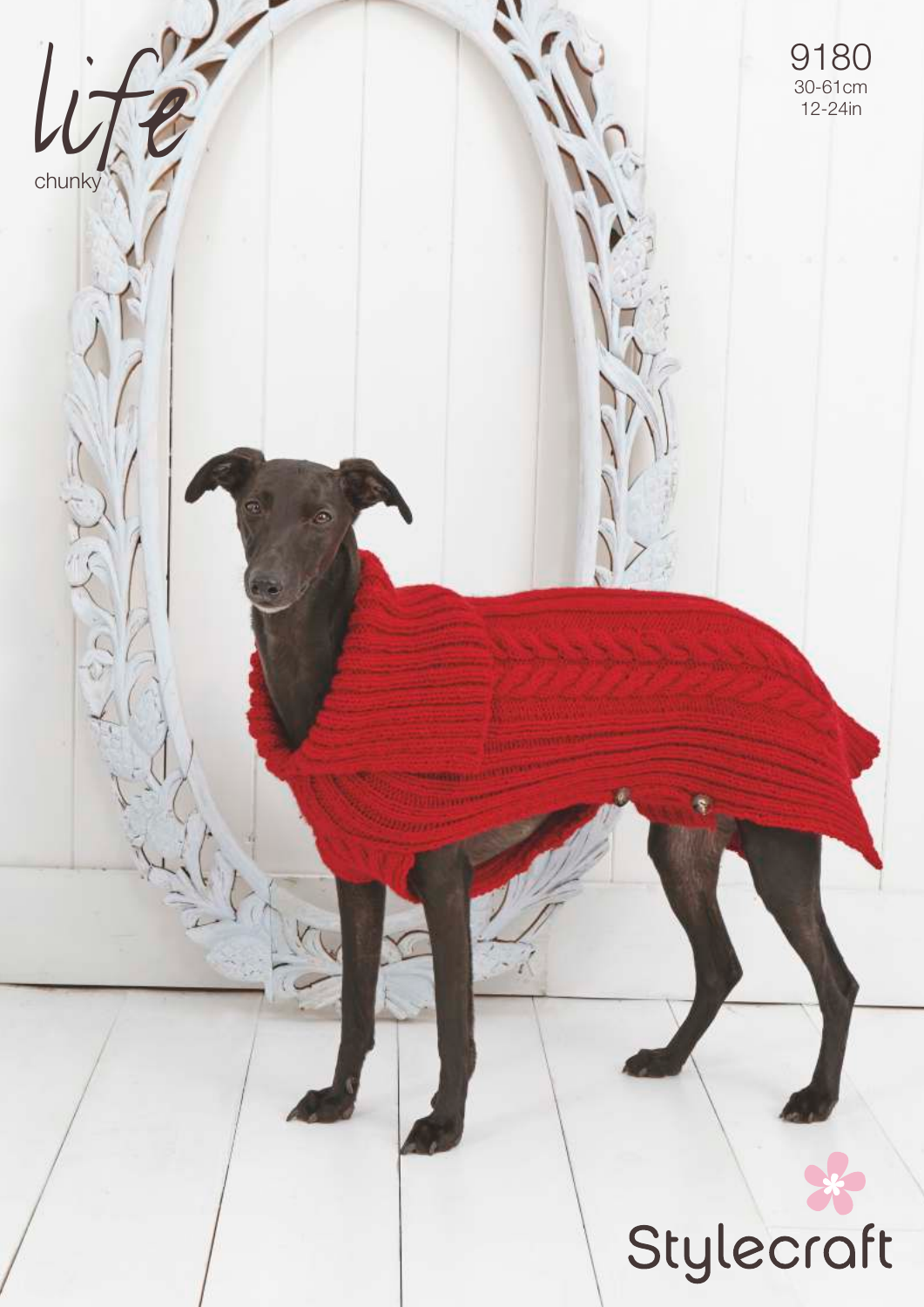# **Cabled Dog Coat in Life Chunky** 9180

# **MEASUREMENTS**

| <b>Size</b>           |    | <b>XS</b>       | S               | м               |                 |
|-----------------------|----|-----------------|-----------------|-----------------|-----------------|
| <b>To Fit Chest</b>   | cm | 30              | 40              | 51              | 61              |
|                       | in | 12              | $15\frac{1}{2}$ | 20              | 24              |
| Length                | cm | 48              | 58              | 70              | 80              |
| (Cast on to cast off) | in | 19              | 23              | $27\frac{1}{2}$ | $31\frac{1}{2}$ |
| <b>Girth</b>          | cm | 34              | 44              | 57              | 64              |
|                       | in | $13\frac{1}{2}$ | $17\frac{1}{2}$ | $22\frac{1}{2}$ | 25              |

**Note, Before you start, please measure your dog and adapt pattern to fit to make sure coat isn't too long or too short.**

# **YOU WILL NEED**

| Life Chunky                                                                 | 100g balls $3$                    |  |  |  |  |  |
|-----------------------------------------------------------------------------|-----------------------------------|--|--|--|--|--|
| <b>Colour used - MC</b>                                                     | Cardinal 2306                     |  |  |  |  |  |
| <b>Alternative Yarns</b>                                                    | Special Chunky. Amounts may vary. |  |  |  |  |  |
| 1 pair of 6mm (UK 4, US 10) needles, cable needle, sewing needle, 4 buttons |                                   |  |  |  |  |  |

## **ABBREVIATIONS**

| alt alternate<br>$cm$ centimetre(s)<br><b>cont</b> continue<br><b>dec</b> decrease(ing) | foll following<br><b>q</b> grammes<br>in $inch(es)$<br><b>k</b> knit | $mm$ millimetre(s)<br>p purl<br>rem remain(ing)<br>rep repeat | <b>RS</b> right side<br>$st(s)$ stitch(es)<br><b>WS</b> wrong side |
|-----------------------------------------------------------------------------------------|----------------------------------------------------------------------|---------------------------------------------------------------|--------------------------------------------------------------------|
|                                                                                         |                                                                      |                                                               |                                                                    |

# **SPECIAL ABBREVIATIONS**

**C6F** – slip next 3 sts onto cable needle and hold at front of work, K3, then K3 from cable needle.

**C6B** - slip next 3 sts onto cable needle and hold at back of work, K3, then K3 from cable needle.

The yarn amounts stated are based on average requirements and are therefore approximate.

**TENSION** 14 sts and 20 rows to 10 cm, 4 in, over stocking stitch on 6 mm needles or the size required to give the correct tension.

**TENSION** 24 sts and 22 rows to 10 cm, 4 in, over cable pattern on 6 mm needles or the size required to give the correct tension.

**It is essential to work to the stated tension to ensure the correct size of garment and you should always knit a tension square.**

If there are less sts and rows to 10cm, 4in, change to finer needles if there are more sts and rows to 10cm, 4in, change to larger needles.

Instructions are given for the first, smallest size. Larger sizes are given in square brackets. Where only one figure is given, this applies to all sizes. Where the figure 0 appears, no stitches, times, or rows are worked for this size.

After casting off, one stitch will remain on the right hand needle which is not included in the instructions that follow.

Although every effort has been made to ensure that instructions are correct, Stylecraft cannot accept any liabilities.

**Stylecraft cannot accept responsibility for the result of using any other yarn.**

### **Circle the size you wish to make**

#### **Back**

Using 6mm needles cast on 50[74, 98, 110]sts. **Next row (RS):** \*K2, P2; rep from \* to last 2 sts, K2. **Next row: \***P2, K2; rep from \* to last 2 sts, P2. Rep last 2 rows until work measures 20[20, 30, 30]cm, 8[8, 12, 12]in, ending with RS facing row for next row. **Row 1 (RS):** Starting with K2, work \*14[26, 18, 22]sts in 2x2 rib,P4, K6, P2, K6, P4; rep from \* 0[0, 1, 1] times to last 14[22, 18, 22]sts, work last 14[22, 18, 22]sts in 2x2 rib starting with K2. **Row 2:** Starting with P2, work \*14[22, 18, 22]sts in 2x2 rib,K4, P6, K2, P6, K4; rep from \* 0[0, 1, 1] times to last 14[22, 18, 22]sts, work last 14[22, 18, 22]sts in 2x2 rib starting with P2. **Row 3:** As row 1. **Row 4:** As row 2. **Row 5:** Starting with K2, work \*14[22, 18, 22]sts in 2x2 rib,P4, C6F, P2, C6B, P4; rep from \* 0[0, 1, 1] times to last 14[22, 18, 22]sts, work last 14[22, 18, 22]sts in 2x2 rib starting with K2. **Row 6:** Starting with P2, work \*14[22, 18, 22]sts in 2x2 rib,K4, P6, K2, P6, K4; rep from \* 0[0, 1, 1] times to last 14[22, 18, 22]sts, work last 14[22, 18, 22]sts in 2x2 rib starting with P2. Rep last 6 rows until work measures 40[50, 60, 70]cm, 15 ½[19 ½, 23 ½, 27 ½]in, ending with a RS facing for next row. Cont in 2x2 rib until work measures 48[58, 70, 80]cm, 19[23, 27 ½, 31 ½]in. Cast off loosely.

### **Underbelly**

Using 6mm needles cast on 24[28, 40, 48]sts. **Next row (RS):** \*K2, P2; rep from \* to end of row. **Next row: \***K2, P2; rep from \* to end of row.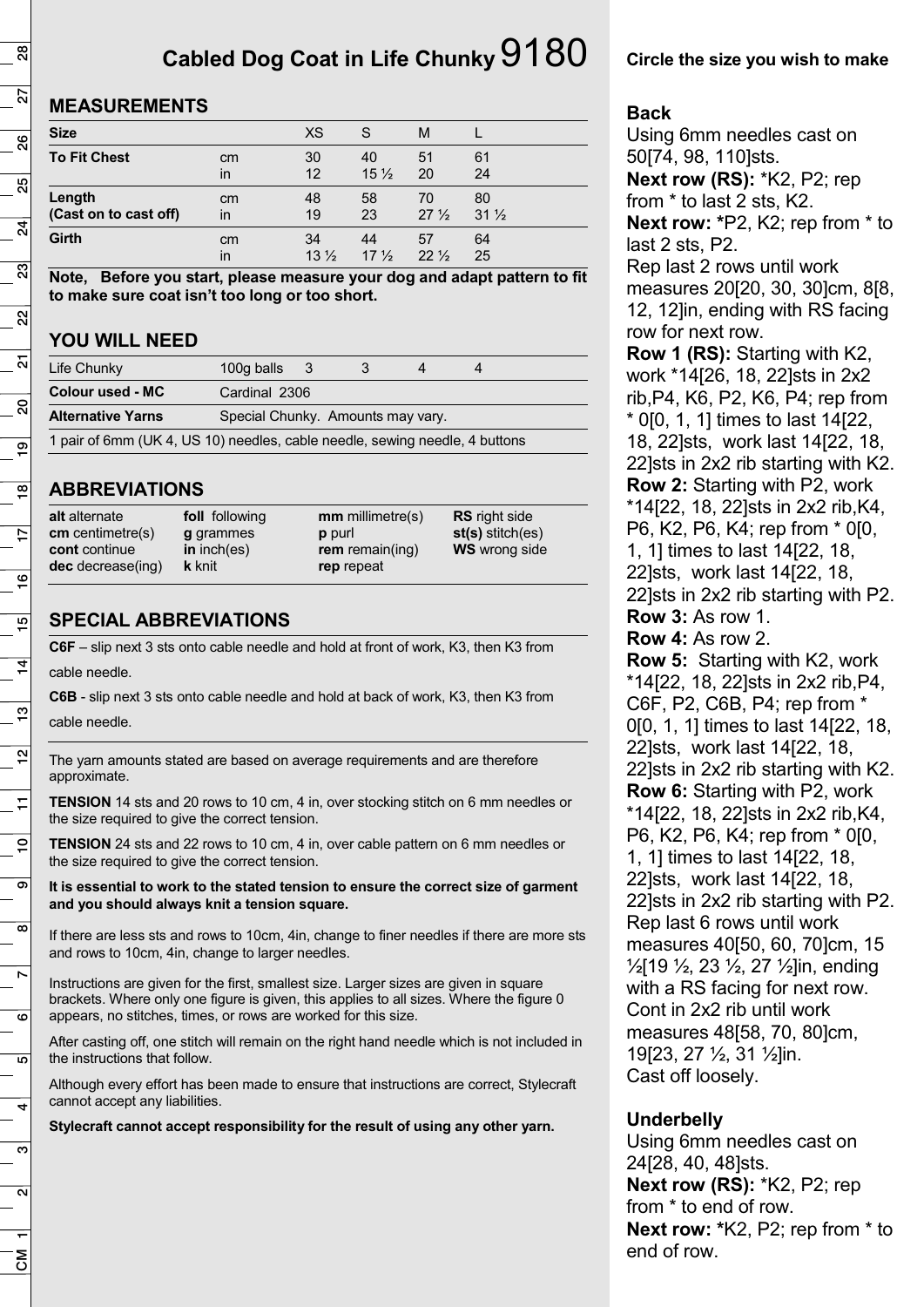Rep last 2 rows until work measures 6[10, 15, 20] cm,  $2 \frac{1}{2}$ [4, 6, 8]in, ending with RS facing for next row. Dec 1 st each end of every foll alt row until 14[18, 26, 30]sts rem. Cont in 2x2 rib until work

measures 15[25, 35, 45]cm, 6[10, 14, 17 ½]in. Cast off loosely.

#### **Make up**

Fold back in half lengthways and start seam 10[10, 15, 15]cm, 4[4, 6, 6]in, down from cast on edge, to end of rib creating the neck. Place cast off edge of underbelly to centre of neck and seam together.

Fold underbelly and back panel in half lengthwise together and sew button loops on underbelly placing 1<sup>st</sup> button loop 2cm, 1in up from cast on edge and consecutive button loops 3cm, 1  $\frac{1}{4}$  in apart. Sew on buttons.

⇉

ΙΞ



P.O. Box 62, Goulbourne Street, Keighley, West Yorkshire, BD21 1PP

www.stylecraft-yarns.co.uk facebook.com/stylecraftyarn twitter.com/stylecraftyarn

**WARNING – COPYRIGHT:** This publication is protected by the law of copyright and may not be reproduced or copied either by photocopying or in any other way. It is sold on the condition that it is only used for non-commercial purposes. All other rights are expressly reserved by Stylecraft.